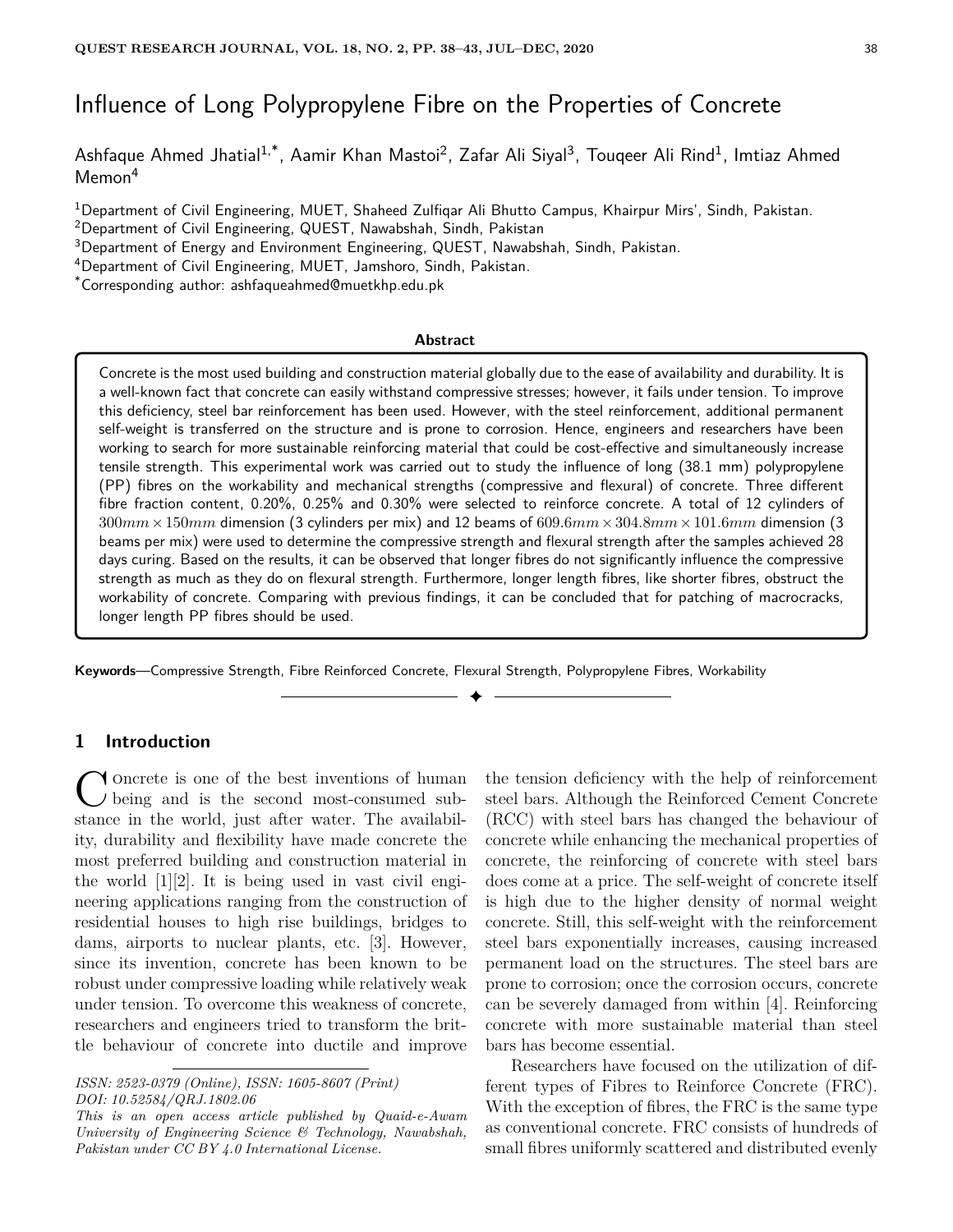in concrete during mixing. The key characteristics of fibre reinforcement, making it more appealing than the steel bar include the following.

- 1) The utilization of steel reinforcement is more or less depending upon where it is necessarily required, whereas, the fibres can be spread along the cross-section.
- 2) Unlike steel bars, which are continuous and relatively spaced, the fibres which could be used as reinforcement material differ in length, despite the variation, the fibres are still shorter and widely spaced than steel bars.
- 3) The same fibre reinforcement area as steel bars is usually not feasible.
- 4) The FRC is more hardened and impact-resistant than ordinary concrete.

The primary purpose of FRC is not just to enhance the strength, but to change the concrete's behaviour. With the addition of fibres, concrete can change from brittle to ductile, as shown in Figure 1. This behavioural improvement is accomplished by bridging these cracks, supplying the concrete with some post-cracking ductility. In addition to the behavioural change, the fibres enhance other properties such as control cracks, increase the tensile, flexural and fracture strengths, durability and impact resistance, etc. [5][6]. FRC efficiency depends on the fibre type used. Over the years, various types of fibres have been manufactured worldwide, and these fibres range from synthetically organic (polypropylene fibres) and inorganic (steel or glass), natural organic (cellulose or sisal) to inorganic (asbestos) [7]. Concrete mix design is not needed when using these fibres in concrete. Among the fibres used in FRC, hydrophobic polypropylene (PP) fibres do not absorb water, making it a revolutionary fibre that can improve tensile and flexural capabilities, resilience and resist cracking. This experimental study focuses on the influence of long (38.1 mm) PP fibres when used at 0.20%, 0.25% and 0.30% fibre fraction content on the workability, the compressive and flexural strength of concrete.

# **2 Related Work**

Most of the buildings are constructed of concrete and steel, known as RCC structures. Steel bars are used as reinforcement to overcome the tensile deficiency of con-rete. However, steel bar reinforcement has a significant disadvantage, one being easily corroded and additional self-weight in the form of permanent load. Furthermore, the addition of steel bars increases the cost of structures and require continuous repair and maintenance is also needed to increase the life span of



Fig. 1: Change in Behaviour of Concrete Due to Fibres Reinforcement [4].

structures. Different methods or strategies are used in building to eliminate civil structure failure [8]. Various fibres are used as reinforcement in concrete to mitigate cracks. This fibre-adding technique increases tensile strength, resilience, cracking and deformation of civil engineering structures. But a drawback of this technique becomes apparant when these composites are exposed to some marine environment. Due to surface blistering, adhesive bond strength decreases, resulting into de-lamination [8].

Jhatial et. al. [9] used steel fibres to reinforce concrete, and it was found that with reinforcing concrete with the steel fibres, the workability decreased significantly. The higher the steel fibre content, the lower the workability. However, despite the reduced workability, it was reported that steel fibres improved the ductility behaviour of concrete and achieved 18.57% and 51.72% increase in compressive and flexural strengths, respectively. It was found that 3% fibre content was optimum. These findings were confirmed by Ali et. al. [10].

Apart from steel fibres, plastic fibres were used to reinforce concrete, Lakhiar et. al. [11] and Keerio et. al. [12] used 0% to 1% plastic fibres with an increment of 0.2% as reinforcement material and studied the flexural strength of the concrete. It was found that the workability of concrete slightly reduced with the addition of plastic fibres, which was attributed to the fibres' resistance to flow. The flexural strength showed an increase of up to 16.5% and the optimum plastic fibre content was found to be 0.6%.

Despite the vast number of fibres that could be used in FRC production, PP fibres stand out as the most liable and preferred fibres to use as a reinforcement material. Polypropylene is a polymerized propylene, a by-product of petroleum refining [13]. The utilization of PP fibres as a reinforcement material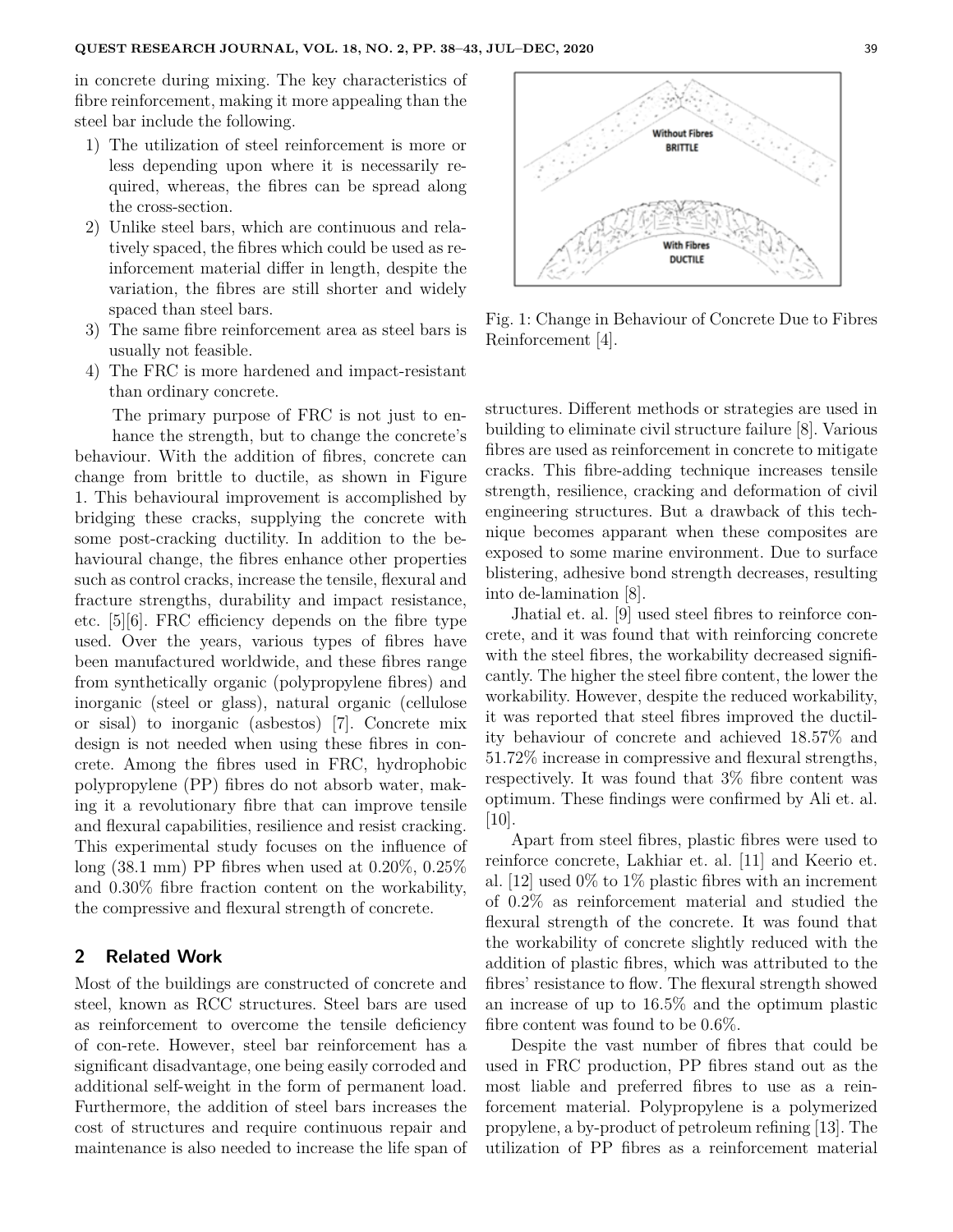

Fig. 2: Influence of (a) short fibres and (b) long fibres on the on micro-cracks and macrocracks, respectively

in concrete helps in withstanding tensile stresses, by developing a bridge in the concrete matrix, which controls the cracks' propagation. Due to these properties, PP fibres have been added over the years in different concrete forms, ranging from standard traditional concrete to lightweight foamed concrete.

Memon et. al. [4] reinforced concrete with two different PP fibre lengths (12.7 mm and 25.4 mm) and three different contents  $(0.20\%, 0.25\% \text{ and } 0.30\%).$ It was found that fibre length had a significant influence on the properties of concrete. Furthermore, it was reported that short length fibres achieved higher compressive strength with the gradual increase in fibre content but lower flexural strength. In contrast, a reduced compressive strength was achieved with longer length fibres; however, the flexural strength was still higher than the control sample. This behaviour was attributed to the merging of micro-cracks to become macro-cracks when the load is increased. Shorter length fibres are not able to cover macro-cracks, thus are ineffective. The shorter length PP fibres are more useful only when there are micro-cracks, as shown in Figure 2. Foamed concrete, being of lower density, is more prone to cracking; therefore, Jhatial et. al. [14] investigated the impact on the mechanical properties of foamed concrete with PP fibres' addition. It was reported that the addition of PP fibres enhanced the mechanical strength of foamed concrete. It was found that using 0.15% PP fibres produced the highest increase in mechanical properties. Interestingly, the addition of PP fibres in foamed concrete improved the thermal properties [13]15] by reducing the thermal conductivity value of foamed concrete. This was attributed to the hydrophobic nature of PP fibres. However, previous research [4][13][14][15] on the PP fibres have utilized shorter or medium size (12.7 to 25.4 mm) fibres, and there is a lack of understanding on the

| Property                        | Value         |
|---------------------------------|---------------|
| Length $(mm)$                   | 38.1          |
| Specific Gravity                | $0.90 - 0.91$ |
| Reaction with water             | Hydrophobic   |
| Tensile strength at break (psi) | $4500 - 6000$ |
| Elongation at break $(\%)$      | $100 - 600$   |
| Water absorption $(\%)$         | $0.01 - 0.03$ |

TABLE 1: Properties of polypropylene fibers

influence of even longer PP fibres on the properties of concrete.

# **3 Methodology**

To study the influence of longer PP fibres, plain cement concrete was prepared. Attock cement was used, which is CEM 1, class 42.5 N and adheres to EN 197- 1:2011 [16]. The fine aggregates which were obtained from Bolhari quarry were sieved through 4.75 mm, and coarse aggregates obtained from Petaro crushing plant was sieved through 20 mm and oven-dried to remove the excess moisture, and then kept in air-tight plastic bags till casting. An M20 grade, concrete was prepared using 1:2:4 ratio, and the water-cement ratio of 0.50. Furthermore, 38.1 mm long PP fibre (Fig. 3a) was used to reinforce the concrete at 0.20%, 0.25% and 0.30% fibre fraction volume. The properties of PP fibres are shown in Table 1. The raw materials, which include the ordinary Port-land cement and aggregates, were placed in the concrete mixer and allowed to mix and the water was gradually added. Afterwards, the PP fibres were thrown into the mix slowly to ensure uniform distribution of PP fibres throughout the mix. The workability of the concrete reinforced with PP fibres was determined using slump loss. Afterwards, the mixture was poured into the mould, which was kept in the open air for 24 hours before being demoulded and placed in the water tank for 28 days.

After proper water curing, the cylindrical samples of  $300mm \times 150mm$  dimension, were taken out of the water tank, and tested for compressive strength, as shown in Figure 3b, according to BS EN 12390-3:2019 [17]. The beam specimens of 609.6 $mm \times 304.8mm \times$ 101*.*6*mm*, as shown in Figure 3c, were tested for flexural strength, according to BS EN 12390-5:2019  $|18|$ .

# **4 Results & Discussion**

## **4.1 Workability**

The workability of concrete mixes was recorded using a slump cone as per the specifications set in ASTM C143 [19], and is illustrated in Figure 4. It can be seen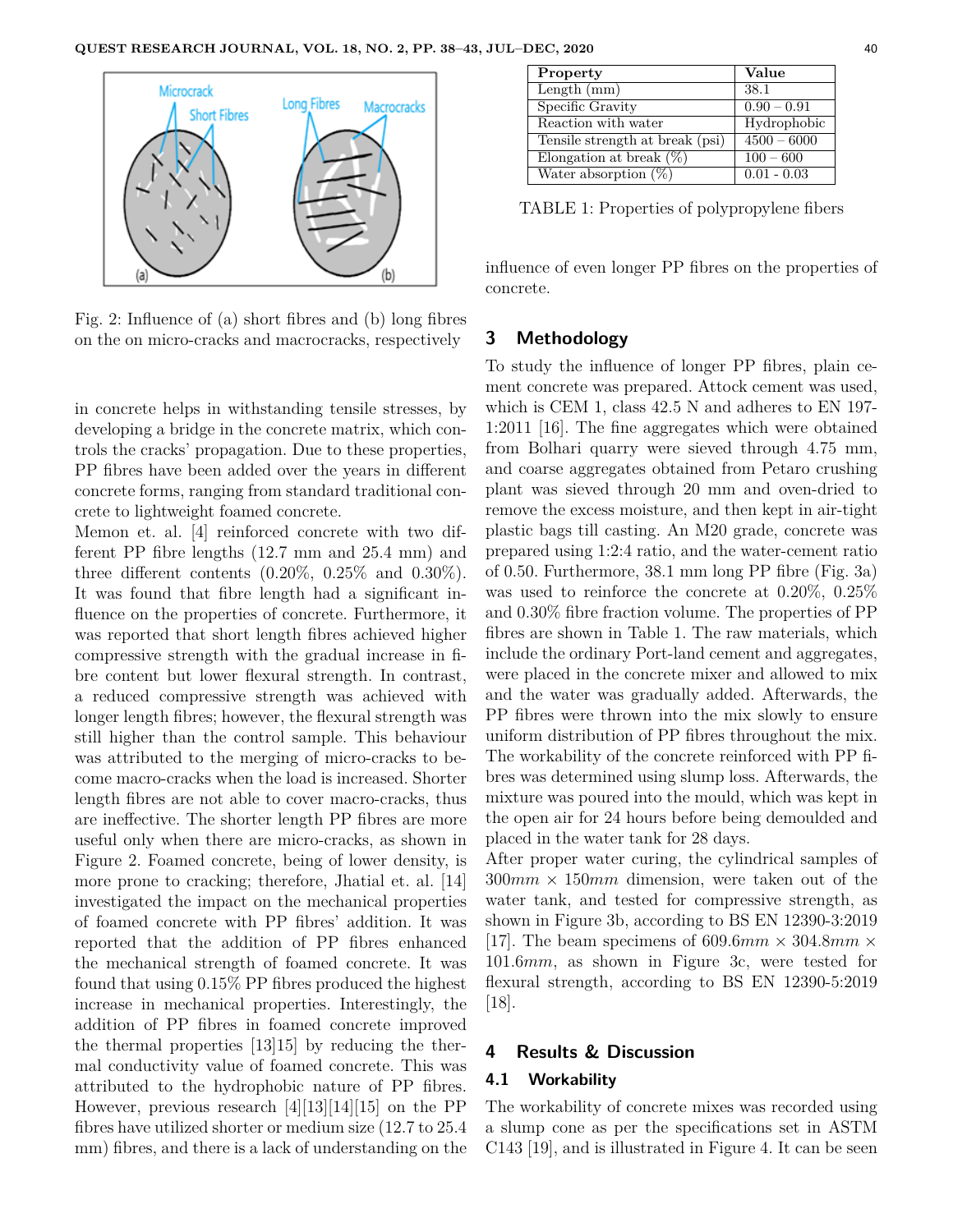

(a) 38.1 mm polypropylene fibres (b) compressive strength test setup (c) Flexural strength test setup

Fig. 3: Illustration of compressive strength





Fig. 4: Influence of 38.1 mm long PP fibre on the workability of concrete

that with the addition of PP fibres, the workability is severely affected. This can be attributed to the longer length of PP fibres, which cause hindrance. The higher fibre content the further reduction in workability is obtained.

#### **4.2 Compressive Strength**

Table 2 and Figure 5 depict the average compressive strength of concrete and the influence of 38.1 mm long PP fibres. It can be observed that the concrete (M1) with 0% PP fibres, achieved 22.46 MPa. With the addition of 0.20% PP fibres (M2), the compressive strength increased up to 7.84% compared to the M1 sample. However, a further increase in PP fibre content reduced the compressive strength than the control (M1) samples. The similar trend was reported by Memon et. al. [4] and Phulpoto et. al. [20] who compared shorter length (12.7 mm) andmid-length (25.4 mm) PP fibres. This could be attributed to the fact that longer PP fibres cause an increase in permeability in concrete; therefore, higher the fibre content, the increase in permeability which directly influences the compressive strength of concrete.

| Mix            | ${\bf PP}$<br>Fibre | Compressive | <b>Difference</b> |
|----------------|---------------------|-------------|-------------------|
|                | Content             | Strength    | w.r.t. to M1      |
|                |                     | (MPa)       | $(\%)$            |
| M1             | $0\%$               | 22.46       |                   |
| M <sub>2</sub> | $0.20\%$            | 24.22       | $+7.84$           |
| M3             | 0.25%               | 20.62       | $-8.19$           |
| M4             | $0.30\%$            | 21.14       | $-5.88$           |

TABLE 2: Compressive strength of concrete



Fig. 5: Influence of 38.1 mm long PP fibre and fibre content on the compressive strength of concrete

## **4.3 Flexural Strength**

The Table 3 and Figure 6 present the flexural strength of concreteand influence of 38.1 mm long PP fibres. It can be observed that an increase in PP fibres causes a significant increase in the flexural strength of concrete. In contrast to the behaviour observed during the compressive strength testing, the M3 and M4 samples with 0.25% and 0.30% PP fibres exhibited higher flexural strength than the control sample M1. Similar behaviour was also reported by [4]. In the interfacial zone, the micro-cracks are initially developed when the concrete is subjected to tensile stresses. With the gradual increase in the tensile stress, these small random micro-cracks propagate and merge into larger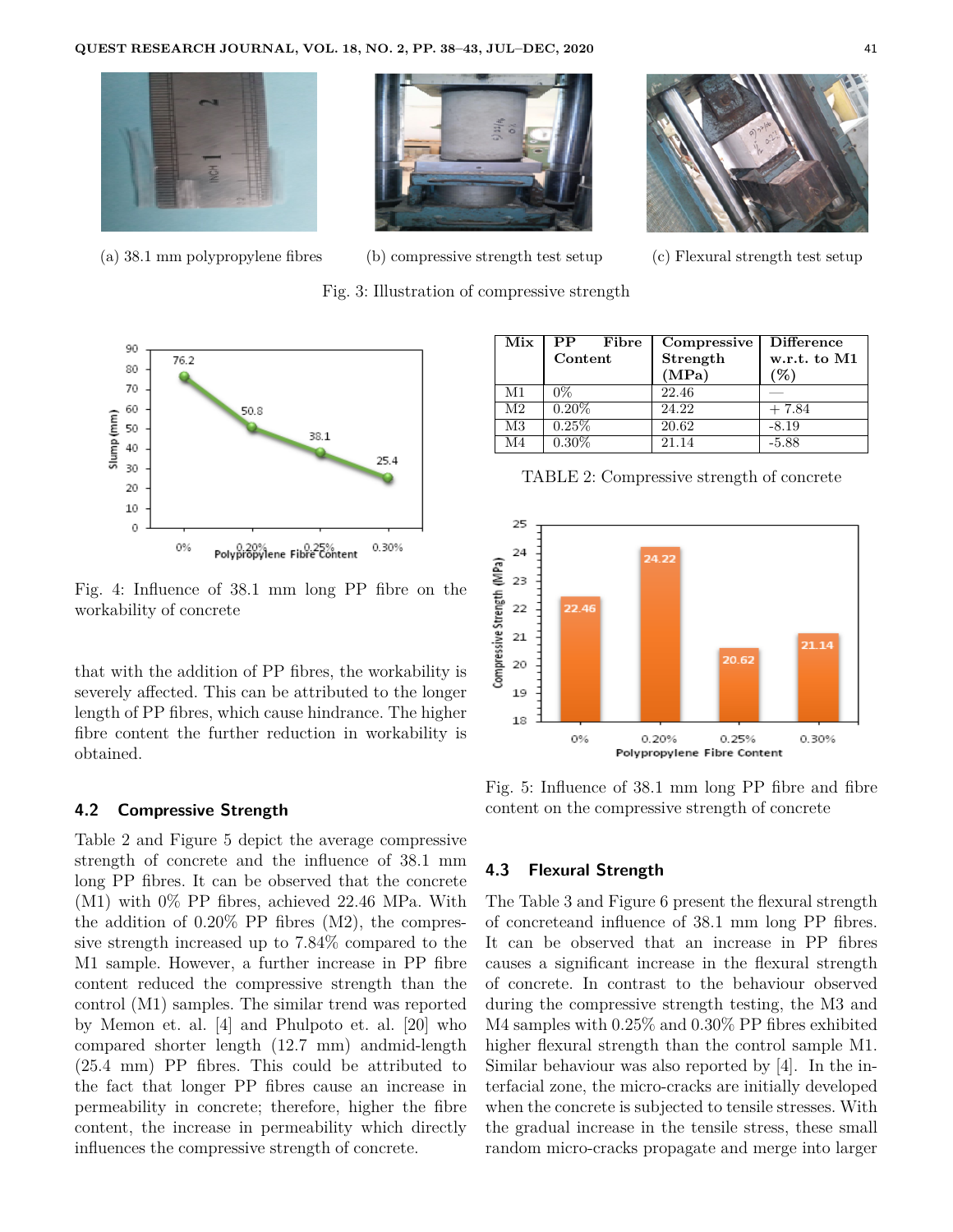| Mix            | Fibre<br>$\bf PP$ | Compressive | <b>Difference</b> |
|----------------|-------------------|-------------|-------------------|
|                | Content           | Strength    | w.r.t. to M1      |
|                |                   | (MPa)       | $\mathcal{C}$     |
| M1             | $0\%$             | 3.83        |                   |
| M <sub>2</sub> | $0.20\%$          | 3.79        | $-1.04$           |
| M3             | $0.25\%$          | 4.38        | $+14.36$          |
| M4             | $0.30\%$          | 3.92        | $+2.35$           |

TABLE 3: Flexural strength of concrete



Fig. 6: Influence of 38.1 mm long PP fibre and fibre content on the flexural strength of concrete

cracks (macrocracks), and ultimately end up causing the concrete to fail.

As reported by Memon et. al. [4], shorter PP fibres help bridge smaller micro-cracks, as shorter PP fibres occupy smaller space than longer PP fibres. Thus, at the same volume, the number of shorter PP fibres are more significant in number, and therefore, patch up more micro-cracks more effectively. If the micro-cracks and lower stress are the consideration parameters, then the short fibres exhibit significant crack bridging also enhance the tensile strength of concrete. Previous studies [21][22] have suggested that the PP fibre reinforcement of concrete prevents the development and propagation of micro-cracks, while reducing the overall sizes of micro-cracks by preventing the micro-cracks from bridging with each other, and not causing microcracks to grow any bigger. However, with the gradual increase in stress, the micro-cracks merge together to form larger macro-cracks, which cannot be controlled or bridged with shorter length PP fibres. Longer PP fibres have shown that they are better in bridging macro-cracks and therefore the behaviour of concrete was being enhanced and the stiffness was being increased. PP fibre bridging mechanism improves tensile and flexural capacities. Short and long fibres are shown in Figure 2.



Fig. 7: Compressive-flexural strength relationship of concrete reinforced with PP fibres

## **4.4 Compressive-Flexural Correlation**

A linear relationship was developed through statistical procedures to assess the determined compressive and flexural strength behaviour of concrete reinforced with different PP fibre content at the age of 28 days. R2 value, determined through regression curve analysis, was considered as the relationship coefficient in this experimental work [23][24]. The regression curve line shows the relationship between the independent variable (compressive strength) and the dependent variable (flexural strength) in the graph, as shown in Figure 7. The developed equation, along with the R2 coefficients, is as follows.

$$
f_{r_{M0}} = 0.1111 * f_{cu_M0} + 1.335 \quad R^2 = 0.6146 \quad (1)
$$

$$
f_{r_{M1}} = 0.0155 \ast f_{cu_M 1} + 3.4321 \quad R^2 = 0.0091 \quad (2)
$$

$$
f_{r_{M2}} = -2.5308 \times f_{cu_M2} + 56.575 \quad R^2 = 0.9621 \tag{3}
$$

$$
f_{r_{M3}} = 0.2235 * f_{cu_M3} - 0.8055 \quad R^2 = 0.8182 \quad (4)
$$

Where:  $f_{r_{Mx}}$  is flexural strength of  $Mx(M0, M1, M2)$ and  $M3$ ) mix in MPa,  $f_{cu_Mx}$  is the compressive strength of *Mx*(*M*0*, M*1*, M*2 and *M*3) mix in MPa, and  $R^2$  is regression coefficient.

A general rule of thumb may be used to interpret the correlation between the two variables based upon the obtained *R*2 as follows.

- 1)  $R^2 < \pm 0.25 \rightarrow$  no relation
- 2)  $\pm 0.25 < R^2 < \pm 0.50 \rightarrow$  weak relation
- 3)  $\pm 0.50 < R^2 < \pm 0.75 \rightarrow$  moderate relation
- 4)  $R^2 > \pm 0.75 \rightarrow$  strong relation

Based upon this general thumb rule, it can be concluded that compressive and flexural strengths of concrete without any PP fibres of are of moderate relation. While with 0.20% PP fibres, no relation exists. Furthermore, the addition of 0.25% and 0.30% PP fibres have very strong relationship.